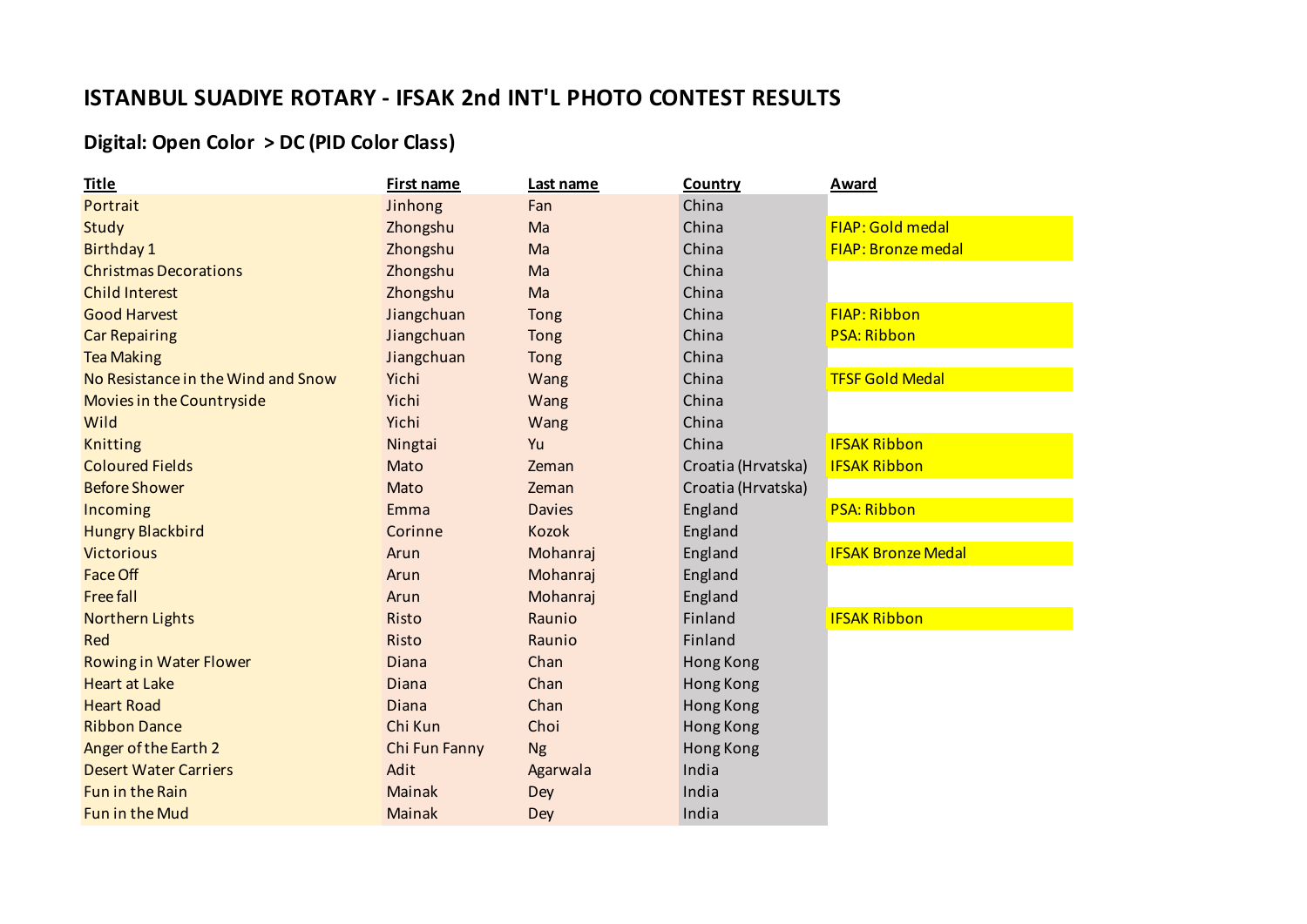| <b>Title</b>                      | <b>First name</b> | Last name         | Country     | <b>Award</b>                       |
|-----------------------------------|-------------------|-------------------|-------------|------------------------------------|
| Work in Rhythm                    | <b>Mainak</b>     | Dey               | India       |                                    |
| <b>Wisdom and Innocence</b>       | Malini            | <b>Dhar</b>       | India       |                                    |
| Argument                          | Ajit              | Huilgol           | India       | <b>PSA: Silver medal</b>           |
| Dwarf Kingfisher with Lizard      | Ajit              | Huilgol           | India       | <b>FIAP: Ribbon</b>                |
| <b>Territorial Fight 2</b>        | Ajit              | Huilgol           | India       |                                    |
| Urmila 8435                       | <b>Barun</b>      | Sinha             | India       | <b>FIAP: Ribbon</b>                |
| Suchita 8396                      | <b>Barun</b>      | Sinha             | India       |                                    |
| Suchita 8615                      | <b>Barun</b>      | Sinha             | India       |                                    |
| Pure keeper                       | Dewi Sonanta      | Go                | Indonesia   |                                    |
| The Butterfly                     | Michael           | <b>Strapec</b>    | Ireland     | <b>Suadiye Rotary Silver Medal</b> |
| <b>Last Dance</b>                 | Michael           | <b>Strapec</b>    | Ireland     | <b>FIAP: Ribbon</b>                |
| <b>Nadia</b>                      | Michael           | <b>Strapec</b>    | Ireland     | <b>PSA: Ribbon</b>                 |
| <b>About a Girl</b>               | Michael           | Strapec           | Ireland     |                                    |
| Erika                             | Pietro            | <b>Bugli</b>      | Italy       |                                    |
| <b>Camel's Girl</b>               | Cristina          | Garzone           | Italy       | <b>Suadiye Rotary Bronze Medal</b> |
| The Silversmith                   | Cristina          | Garzone           | Italy       |                                    |
| <b>Posti in Piedi</b>             | Cristina          | Garzone           | Italy       |                                    |
| The fighter                       | Enrico            | Zappitelli        | Italy       |                                    |
| <b>Old Craftsman</b>              | Kin Keong         | Fu                | Macao       | <b>FIAP: Ribbon</b>                |
| Concentrating                     | Fong Chi          | <b>NG</b>         | Macao       | <b>PSA: Ribbon</b>                 |
| Drie Japanse Makakenkoppen        | Daniel            | Lybaert           | Netherlands | <b>IFSAK Silver Medal</b>          |
| <b>Remie Pauzeert</b>             | Daniel            | Lybaert           | Netherlands |                                    |
| Vervlogen Scherpenheuvel          | Daniel            | Lybaert           | Netherlands |                                    |
| Raining                           | Michael           | Seah              | Singapore   |                                    |
| Mija Copy1                        | Michael           | Seah              | Singapore   |                                    |
| <b>Water Drops on Damselfly</b>   | <b>Pedro Luis</b> | Ajuriaguerra Saiz | Spain       | <b>FIAP: Silver medal</b>          |
| <b>Accurate Blow</b>              | Pedro Luis        | Ajuriaguerra Saiz | Spain       |                                    |
| <b>Travel to Future</b>           | <b>Pedro Luis</b> | Ajuriaguerra Saiz | Spain       |                                    |
| <b>After Work Hard Beer Ak</b>    | Woodpecker        | Huang             | Taiwan      | <b>IFSAK Gold Medal</b>            |
| <b>Miner Work05</b>               | Woodpecker        | Huang             | Taiwan      | <b>FIAP: Ribbon</b>                |
| <b>Practice Martial Arts01012</b> | Chin Tzu          | Weng              | Taiwan      |                                    |
| Cappadocia                        | Adem              | Aydin             | Turkey      |                                    |
| <b>Isiga Dogru</b>                | Mustafa           | Bal               | Turkey      | <b>PSA: Ribbon</b>                 |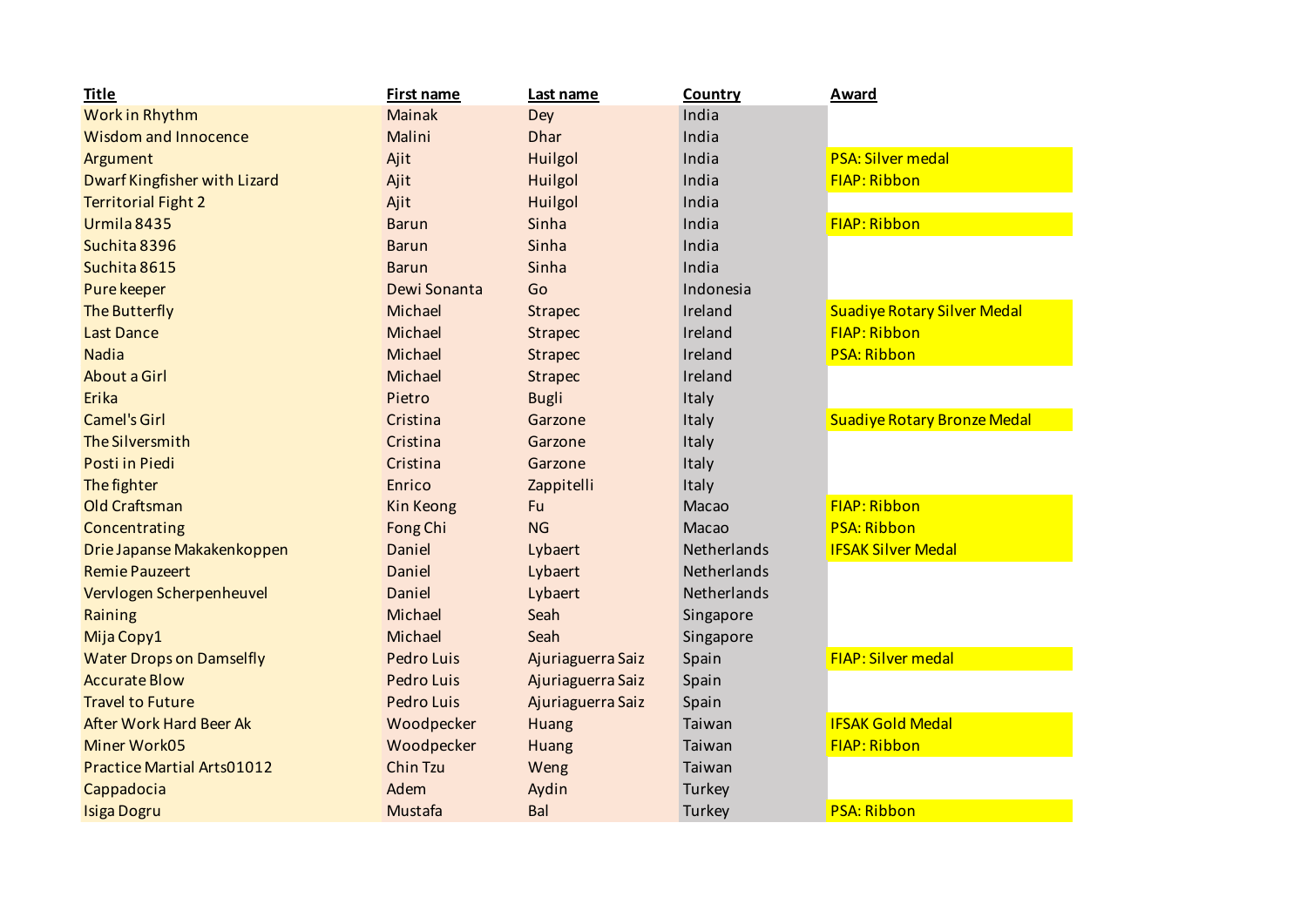| <b>Title</b>                    | First name        | Last name      | <b>Country</b>       | <b>Award</b>                     |
|---------------------------------|-------------------|----------------|----------------------|----------------------------------|
| Bulgur Öyküsü                   | Metin             | Celep          | Turkey               |                                  |
| Shepherd                        | Süleyman          | Çam            | Turkey               | <b>IFSAK Ribbon</b>              |
| Old Painter                     | Süleyman          | Çam            | Turkey               |                                  |
| Colorful                        | Meltem            | Çavuşoğlu      | Turkey               |                                  |
| Maziye_bakis                    | <b>Ayse Serap</b> | Deniz          | Turkey               |                                  |
| Himba Woman                     | Hayrettin         | Kağnıcı        | Turkey               | <b>IFSAK Ribbon</b>              |
| <b>Ruktr-142</b>                | Ramazan Ünver     | Kaya           | Turkey               |                                  |
| Kars_0q4a0258_1                 | Feridun           | Kismet         | Turkey               |                                  |
| TOZ <sub>2</sub>                | Inci              | Koyuncu        | Turkey               | <b>PSA: Bronze medal</b>         |
| <b>Misir</b>                    | Metin             | Öztürk         | Turkey               | <b>PSA: Ribbon</b>               |
| Tea                             | Metin             | Öztürk         | Turkey               | <b>IFSAK Ribbon</b>              |
| Deva                            | Fatma             | Salt           | Turkey               |                                  |
| Sufi                            | Özgür             | Seçmen         | Turkey               | <b>PSA: Gold medal</b>           |
| <b>Taskale</b>                  | Özgür             | Seçmen         | Turkey               |                                  |
| <b>Ballet and Powder</b>        | Selma             | Seyitdanlioglu | Turkey               |                                  |
| Potter                          | Gulay             | <b>Tansu</b>   | Turkey               |                                  |
| <b>Little Girl</b>              | Oleg              | Zhylin         | Ukraine              |                                  |
| The Older Sister Has a Wedding! | Oleg              | Zhylin         | Ukraine              |                                  |
| America3                        | <b>Bob</b>        | Chiu           | <b>United States</b> | <b>Suadiye Rotary Gold Medal</b> |
| <b>Ride the Wind</b>            | Pamela            | Liu            | <b>United States</b> |                                  |
| Actress                         | Minh              | <b>Nguyen</b>  | <b>United States</b> |                                  |
| Old and New                     | Trudy             | Runyan         | <b>United States</b> |                                  |

## **Digital: Open Monochrome > DM (PID Monochrome Class)**

| <b>Title</b>           | First name | Last name   | Country   | Award                     |
|------------------------|------------|-------------|-----------|---------------------------|
| <b>Shipwreck Coast</b> | David      | Henderson   | Australia | <b>IFSAK Bronze Medal</b> |
| Foam                   | David      | Henderson   | Australia |                           |
| Lost Habitat5          | Vicki      | Moritz      | Australia |                           |
| <b>Tobacco Stall</b>   | Jinhong    | Fan         | China     |                           |
| Craftsmanship          | Jinhong    | Fan         | China     |                           |
| Age to Face            | Jiangchuan | <b>Tong</b> | China     |                           |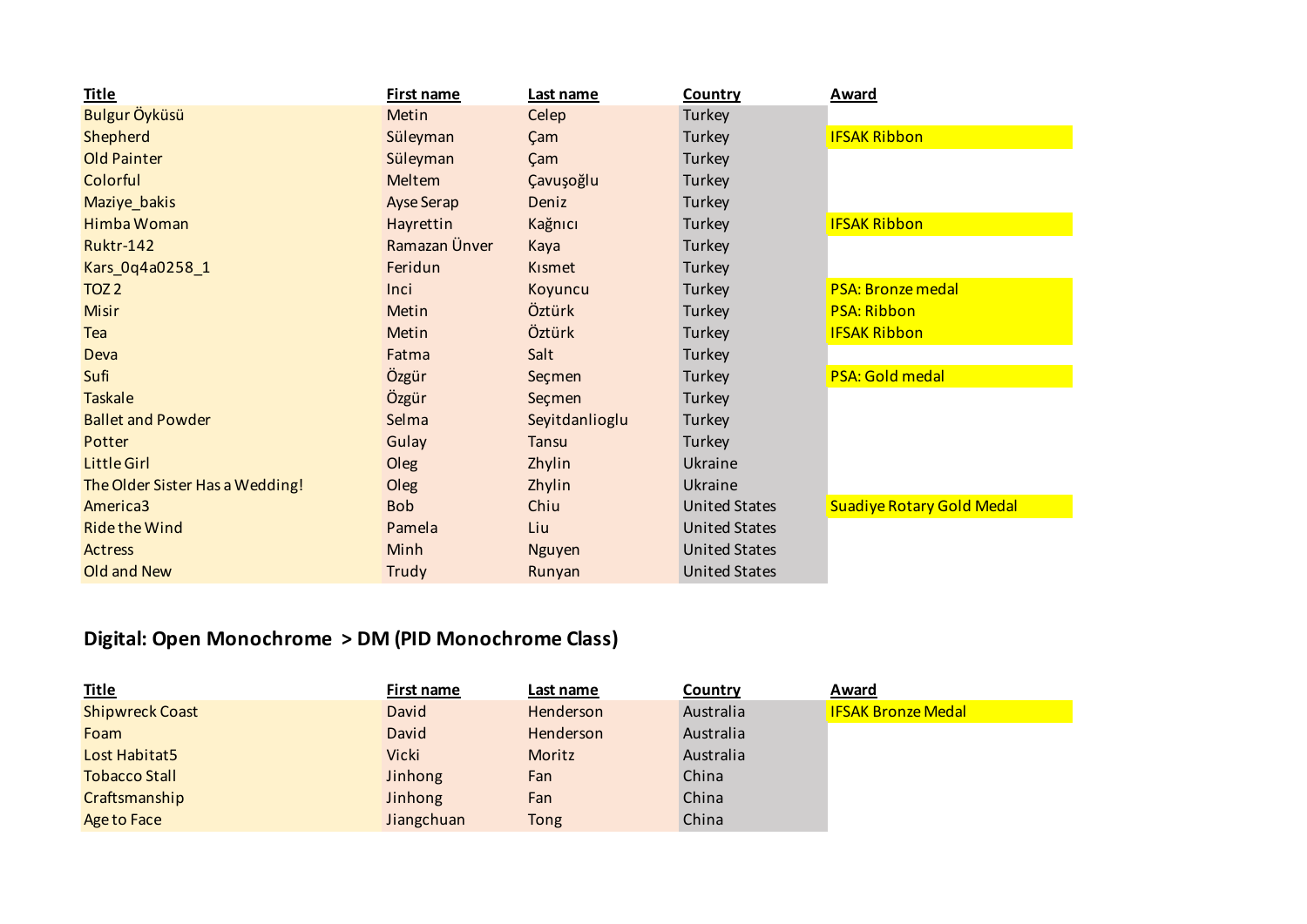| <b>Title</b>                        | <b>First name</b> | Last name      | Country            | <b>Award</b>                       |
|-------------------------------------|-------------------|----------------|--------------------|------------------------------------|
| <b>Little Monk</b>                  | Jiangchuan        | Tong           | China              |                                    |
| <b>Infinite Space</b>               | Yichi             | Wang           | China              | <b>IFSAK Gold Medal</b>            |
| <b>Under the Diving Platform</b>    | Changren          | Yu             | China              |                                    |
| Fisherman                           | Ningtai           | Yu             | China              |                                    |
| <b>Corn Fields</b>                  | Mato              | Zeman          | Croatia (Hrvatska) | <b>PSA: Ribbon</b>                 |
| <b>Disabled Swimmer</b>             | Arun              | Mohanraj       | England            | <b>Suadiye Rotary Gold Medal</b>   |
| Determined                          | Arun              | Mohanraj       | England            |                                    |
| <b>Pine Marten on Branch</b>        | Mary              | Pears          | England            |                                    |
| <b>Ballerina 13</b>                 | Chi Fun Fanny     | <b>Ng</b>      | Hong Kong          |                                    |
| On the Top                          | Adit              | Agarwala       | India              | <b>IFSAK Ribbon</b>                |
| Thoughtful                          | Adit              | Agarwala       | India              |                                    |
| Vagabond 2                          | Adit              | Agarwala       | India              |                                    |
| <b>Furious</b>                      | Mainak            | Dey            | India              | <b>PSA: Gold medal</b>             |
| <b>Peak Through</b>                 | <b>Mainak</b>     | Dey            | India              | <b>Suadiye Rotary Silver Medal</b> |
| Posta Man 1                         | Mainak            | Dey            | India              | <b>FIAP: Ribbon</b>                |
| Village School in India             | Mainak            | Dey            | India              |                                    |
| <b>Teasing</b>                      | Malini            | <b>Dhar</b>    | India              | <b>FIAP: Ribbon</b>                |
| <b>Angry Boy</b>                    | Malini            | <b>Dhar</b>    | India              | <b>IFSAK Ribbon</b>                |
| Pelican Leaving Trail of Water Drop | Ajit              | Huilgol        | India              | <b>PSA: Ribbon</b>                 |
| <b>Sloth Bear with Cubs</b>         | Ajit              | Huilgol        | India              |                                    |
| <b>Spotted Hyena with Carcass</b>   | Ajit              | Huilgol        | India              |                                    |
| <b>Giant Among Dwarfs</b>           | Ajit              | Huilgol        | India              |                                    |
| Suchita 8620                        | <b>Barun</b>      | Sinha          | India              | <b>IFSAK Ribbon</b>                |
| Suchita 8362                        | <b>Barun</b>      | Sinha          | India              |                                    |
| Urmila 8265                         | <b>Barun</b>      | Sinha          | India              |                                    |
| <b>RB3318</b>                       | <b>Barun</b>      | Sinha          | India              |                                    |
| Grandfather and his grandson        | Dewi Sonanta      | Go             | Indonesia          | <b>FIAP: Bronze medal</b>          |
| Between shadow and light            | Dewi Sonanta      | Go             | Indonesia          |                                    |
| Mirror of life                      | Dewi Sonanta      | Go             | Indonesia          |                                    |
| Me and My Sister                    | Michael           | <b>Strapec</b> | Ireland            | <b>FIAP: Ribbon</b>                |
| Tinuska                             | Michael           | <b>Strapec</b> | Ireland            | <b>PSA: Ribbon</b>                 |
| In the Rain of Tears                | Michael           | <b>Strapec</b> | Ireland            |                                    |
| <b>Urban Forms 4</b>                | Pietro            | <b>Bugli</b>   | Italy              |                                    |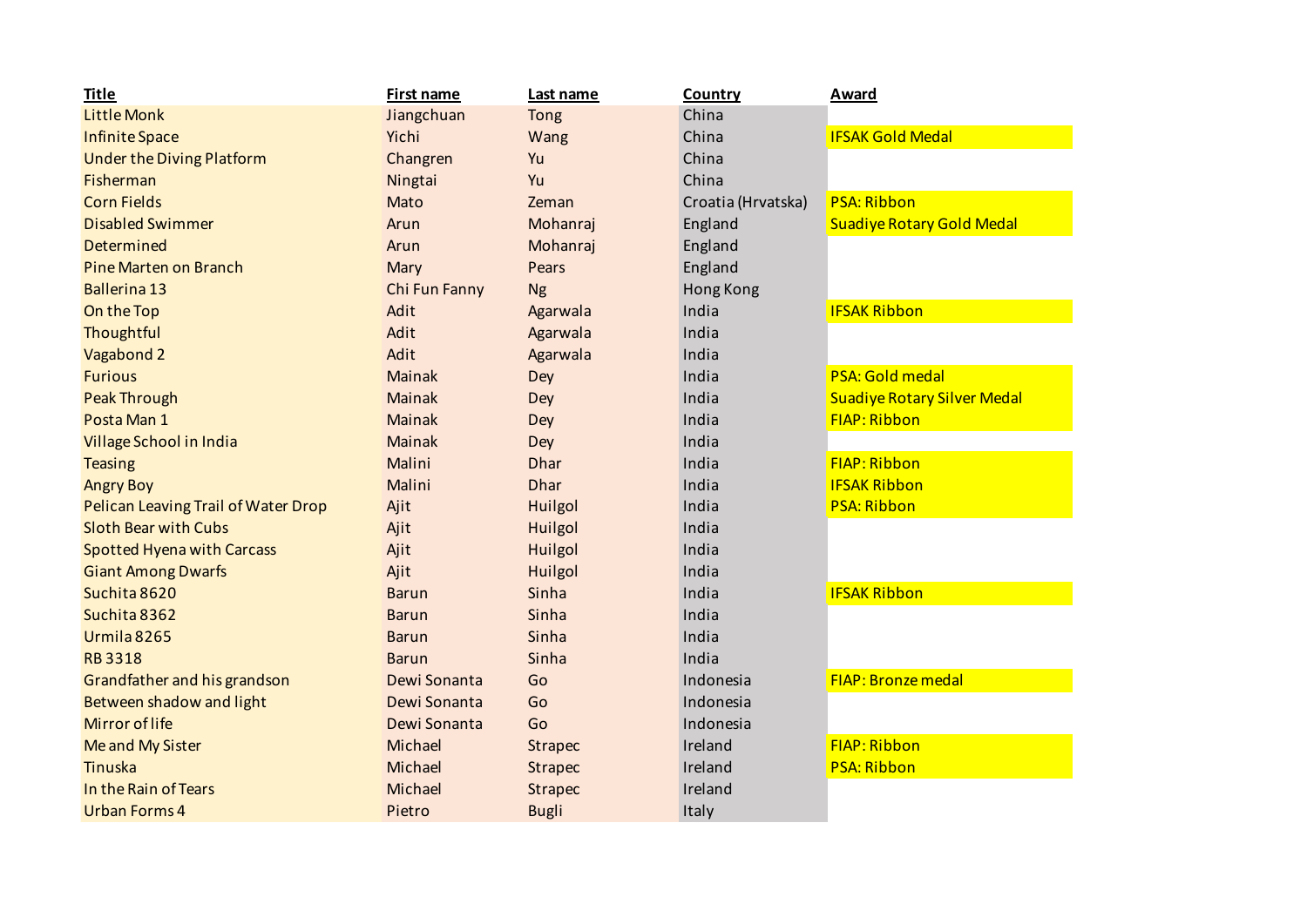| <b>Title</b>                     | First name        | Last name         | Country     | <b>Award</b>                       |
|----------------------------------|-------------------|-------------------|-------------|------------------------------------|
| <b>Urban Forms 5</b>             | Pietro            | <b>Bugli</b>      | Italy       |                                    |
| <b>Mursi Village</b>             | Cristina          | Garzone           | Italy       | <b>PSA: Ribbon</b>                 |
| <b>Our Grandmother</b>           | Cristina          | Garzone           | Italy       |                                    |
| Pozzi Cantanti 2                 | Cristina          | Garzone           | Italy       |                                    |
| <b>The Shop</b>                  | <b>Biagio</b>     | Salerno           | Italy       |                                    |
| <b>Turning Kick</b>              | Kin Keong         | Fu                | Macao       | <b>PSA: Bronze medal</b>           |
| <b>Night in Venice</b>           | <b>Kin Keong</b>  | Fu                | Macao       | <b>Suadiye Rotary Bronze Medal</b> |
| <b>Fishing in the Morning</b>    | Kin Keong         | Fu                | Macao       |                                    |
| Berenruzie in ZWW                | Daniel            | Lybaert           | Netherlands |                                    |
| De Confrontatie-in ZWW           | Daniel            | Lybaert           | Netherlands |                                    |
| <b>Beauty Shoot1</b>             | Michael           | Seah              | Singapore   |                                    |
| <b>Mija Copy</b>                 | Michael           | Seah              | Singapore   |                                    |
| <b>Crews</b>                     | Pedro Luis        | Ajuriaguerra Saiz | Spain       | <b>TFSF Gold Medal</b>             |
| <b>Rivero Hit</b>                | Pedro Luis        | Ajuriaguerra Saiz | Spain       | <b>FIAP: Ribbon</b>                |
| Haydarpaşa                       | Emin Kutlukhan    | Aras              | Turkey      |                                    |
| <b>Tespih Ceken Eller</b>        | Mustafa           | Bal               | Turkey      | <b>IFSAK Ribbon</b>                |
| <b>Dalgalar</b>                  | Metin             | Celep             | Turkey      | <b>PSA: Ribbon</b>                 |
| <b>Bakis</b>                     | <b>Ayse Serap</b> | Deniz             | Turkey      |                                    |
| Way to eternity                  | Cüneyt            | Gümüşhaneli       | Turkey      |                                    |
| IMG 0929-9ÖZLEMLE                | Zafer             | Güngüt            | Turkey      |                                    |
| <b>Ruktr-060</b>                 | Ramazan Ünver     | Kaya              | Turkey      | <b>FIAP: Ribbon</b>                |
| <b>Dost</b>                      | Uğur              | Kaygusuz          | Turkey      |                                    |
| YALNIZ ADAM SEYIRDE              | Faruk             | Konyalı           | Turkey      | <b>FIAP: Silver medal</b>          |
| <b>FARKLI HAYATLAR KADIKOYDE</b> | Faruk             | Konyalı           | Turkey      | <b>PSA: Ribbon</b>                 |
| <b>ALEM USTASI</b>               | Faruk             | Konyalı           | Turkey      |                                    |
| Koza                             | <b>Filiz</b>      | Köprülü           | Turkey      | <b>IFSAK Silver Medal</b>          |
| <b>Mest</b>                      | Fatma             | Salt              | Turkey      |                                    |
| Aslihan <sub>2</sub>             | Özgür             | Seçmen            | Turkey      | <b>FIAP: Gold medal</b>            |
| Kucukemekci                      | Özgür             | Seçmen            | Turkey      | <b>IFSAK Ribbon</b>                |
| Genclik                          | Özgür             | Seçmen            | Turkey      | <b>IFSAK Ribbon</b>                |
| <b>Flock of Sheep</b>            | <b>Nevra</b>      | Topalismailoğlu   | Turkey      |                                    |
| <b>Yasar Master</b>              | Abdullah          | Vural             | Turkey      |                                    |
| <b>Horseman and Dogs</b>         | Abdullah          | Vural             | Turkey      |                                    |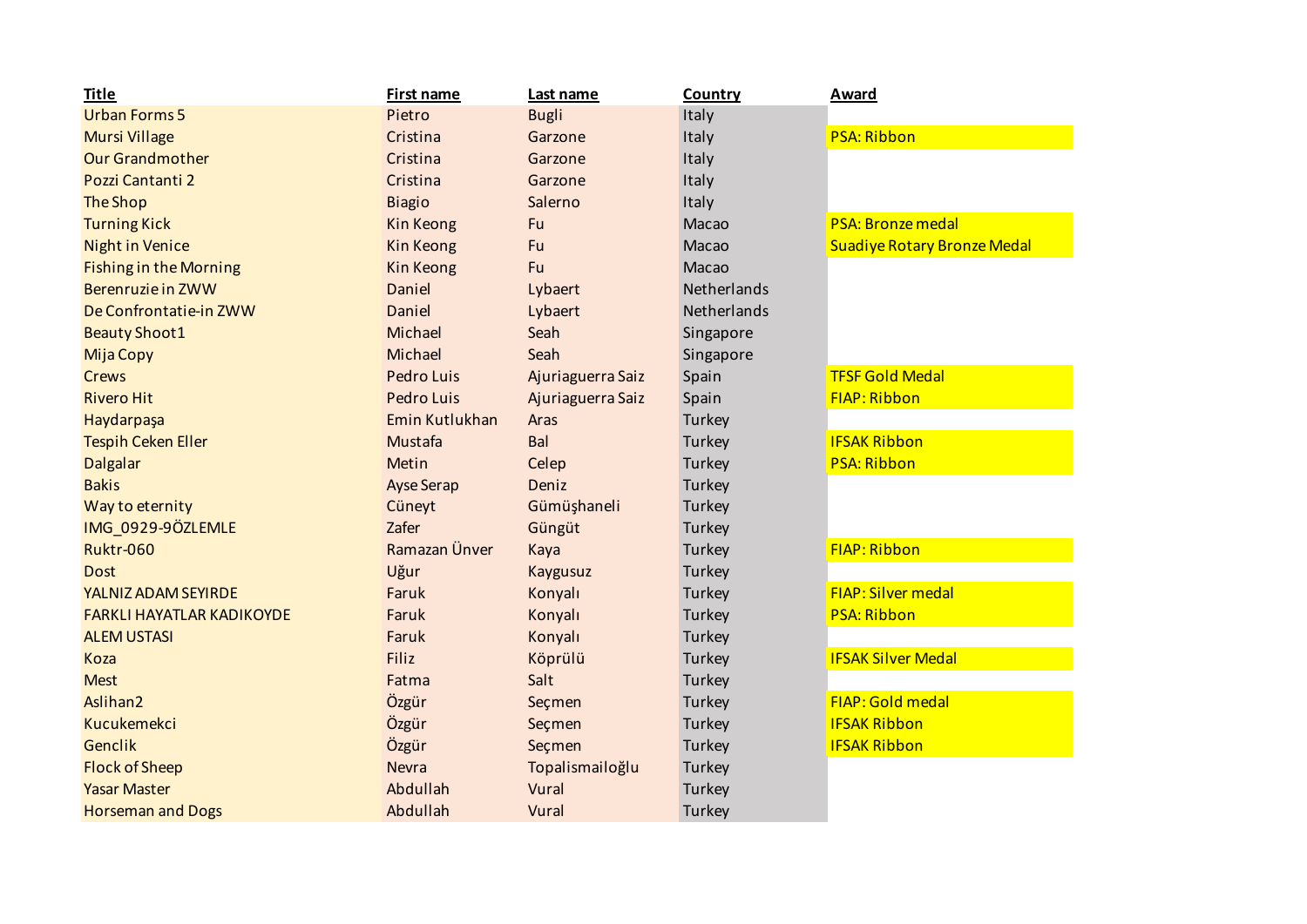| <b>Title</b>               | First name | Last name     | Country              | Award                    |
|----------------------------|------------|---------------|----------------------|--------------------------|
| Sonsuzluk                  | Erdem Arif | Yigit         | Turkey               | FIAP: Ribbon             |
| Orkestra                   | Erdem Arif | Yigit         | Turkey               |                          |
| <b>Empty Plate</b>         | Ayse       | Yonga         | Turkey               |                          |
| <b>Pleasure of Tourist</b> | Mete       | Yurdaün       | Turkey               |                          |
| <b>Toss Net</b>            | Richard    | <b>Bailey</b> | <b>United States</b> |                          |
| <b>Rain BW</b>             | Pamela     | Liu           | <b>United States</b> | <b>PSA: Silver medal</b> |
| Long Journey               | Pamela     | Liu           | <b>United States</b> |                          |

## **Digital: Nature (Color or Monochrome) > PSA ND**

| <u>Title</u>                        | First name | <u>Last name</u> | <b>Country</b>     | <u>Award</u>              |
|-------------------------------------|------------|------------------|--------------------|---------------------------|
| Moth                                | David      | Henderson        | Australia          | <b>PSA: Ribbon</b>        |
| <b>Bee for Two</b>                  | David      | Henderson        | Australia          |                           |
| <b>SM Portrait</b>                  | Vicki      | Moritz           | Australia          |                           |
| <b>Return Home</b>                  | Jiangchuan | Tong             | China              | <b>FIAP: Silver medal</b> |
| <b>Hunter</b>                       | Jiangchuan | <b>Tong</b>      | China              |                           |
| Love Talk                           | Yichi      | Wang             | China              | <b>FIAP: Bronze medal</b> |
| An Unstoppable Kiss                 | Yichi      | Wang             | China              |                           |
| <b>Crane Dance</b>                  | Changren   | Yu               | China              |                           |
| The Battle of Sea Eagles            | Changren   | Yu               | China              |                           |
| A Hungry Eagle Pouncing on Its Prey | Changren   | Yu               | China              |                           |
| Wrestling                           | Ningtai    | Yu               | China              | <b>TFSF Gold Medal</b>    |
| Romance in Hokkaido                 | Ningtai    | Yu               | China              | <b>IFSAK Ribbon</b>       |
| <b>Plitvice Falls</b>               | Mato       | Zeman            | Croatia (Hrvatska) |                           |
| Male Kestrel on Cock Pheasant 2021  | <b>Bob</b> | Devine           | England            | <b>IFSAK Ribbon</b>       |
| <b>Great Tit Collects Hair</b>      | <b>Bob</b> | Devine           | England            |                           |
| <b>Cheetah Games</b>                | <b>Bob</b> | <b>Devine</b>    | England            |                           |
| <b>Lion Carries Baby Warthog</b>    | <b>Bob</b> | Devine           | England            |                           |
| <b>Humming Bird Feeding</b>         | Arun       | Mohanraj         | England            | <b>IFSAK Gold Medal</b>   |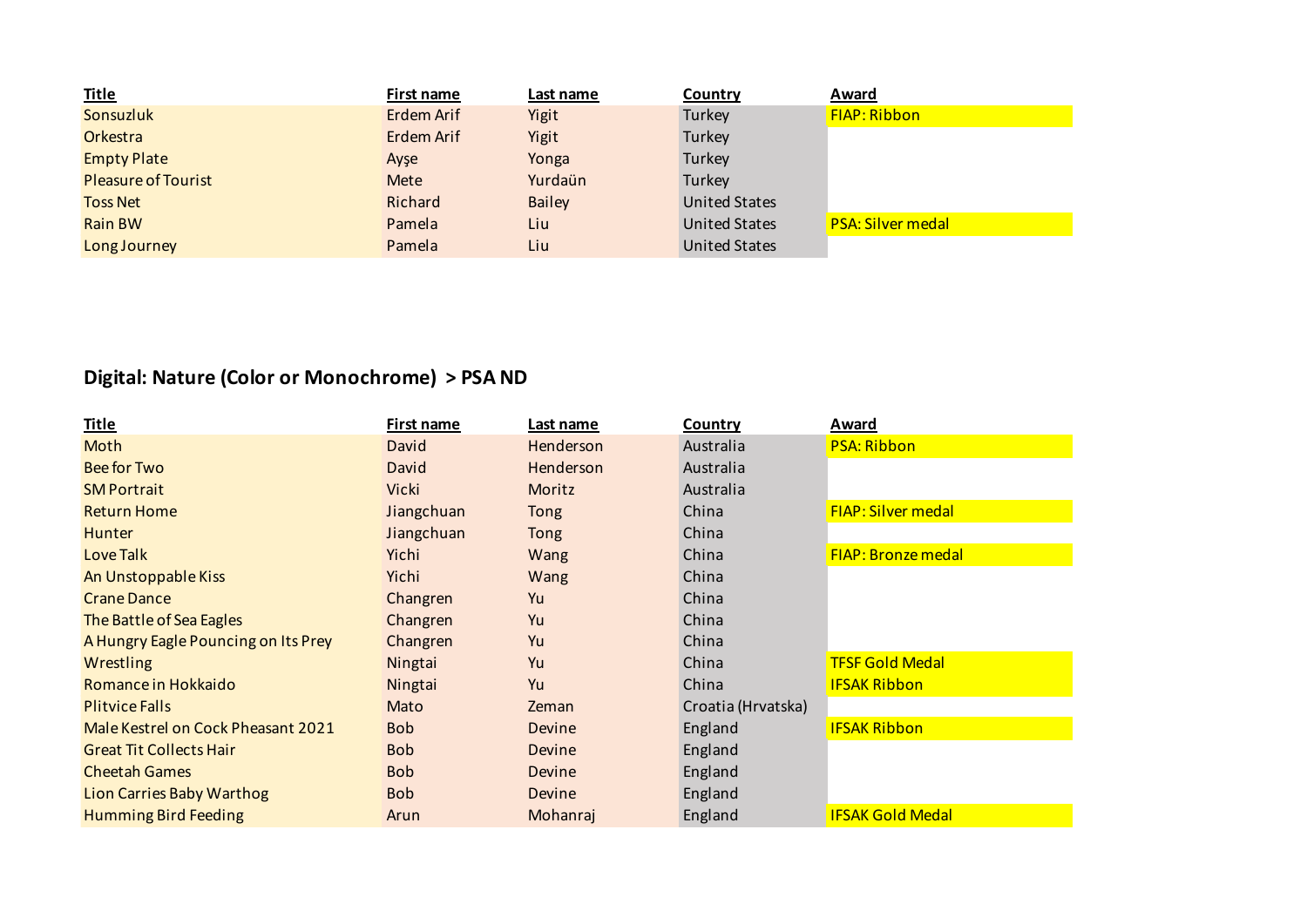| <b>Title</b>                   | <b>First name</b> | Last name    | <b>Country</b> | Award                              |
|--------------------------------|-------------------|--------------|----------------|------------------------------------|
| <b>Sylph Humming Bird</b>      | Arun              | Mohanraj     | England        | <b>FIAP: Ribbon</b>                |
| The Bigger Picturee            | Arun              | Mohanraj     | England        | <b>FIAP: Ribbon</b>                |
| <b>Osprey Cathing Trout</b>    | Arun              | Mohanraj     | England        | <b>IFSAK Ribbon</b>                |
| <b>Brown Hares Boxing</b>      | Mary              | Pears        | England        | <b>PSA: Silver medal</b>           |
| <b>Emperor Family</b>          | Risto             | Raunio       | Finland        | <b>PSA: Gold medal</b>             |
| <b>Thirsty Giraffe</b>         | Risto             | Raunio       | Finland        |                                    |
| <b>Pelican and Fish</b>        | Risto             | Raunio       | Finland        |                                    |
| <b>Meeting in the Rain</b>     | Diana             | Chan         | Hong Kong      | <b>IFSAK Silver Medal</b>          |
| <b>Dont Touch Me</b>           | Chi Kun           | Choi         | Hong Kong      |                                    |
| <b>Too Busy Eating</b>         | Chi Fun Fanny     | <b>Ng</b>    | Hong Kong      | <b>PSA: Ribbon</b>                 |
| <b>Little Naughty</b>          | Chi Fun Fanny     | <b>Ng</b>    | Hong Kong      |                                    |
| <b>My Lovely Toes</b>          | Chi Fun Fanny     | <b>Ng</b>    | Hong Kong      |                                    |
| Kingfisher with Kill           | <b>Mainak</b>     | Dey          | India          |                                    |
| <b>The Affectionate Mother</b> | <b>Mainak</b>     | Dey          | India          |                                    |
| Cheetah Tug of War             | Ajit              | Huilgol      | India          | <b>PSA: Bronze medal</b>           |
| <b>Bless You My Son</b>        | Ajit              | Huilgol      | India          | <b>Suadiye Rotary Bronze Medal</b> |
| <b>Seals Playfighting</b>      | Ajit              | Huilgol      | India          | <b>FIAP: Ribbon</b>                |
| The Bite of Death              | Ajit              | Huilgol      | India          |                                    |
| <b>Hyenas Gorging 2904</b>     | <b>Barun</b>      | Sinha        | India          | <b>FIAP: Ribbon</b>                |
| <b>Flying Feathers 9143</b>    | <b>Barun</b>      | Sinha        | India          | <b>IFSAK Ribbon</b>                |
| Interacting LW Ducks 9056      | <b>Barun</b>      | Sinha        | India          |                                    |
| My little frog                 | Dewi Sonanta      | Go           | Indonesia      |                                    |
| I catch it                     | Dewi Sonanta      | Go           | Indonesia      |                                    |
| <b>Mate</b>                    | Dewi Sonanta      | Go           | Indonesia      |                                    |
| <b>Butterflies in Love</b>     | Pietro            | <b>Bugli</b> | Italy          |                                    |
| La Schivata                    | <b>Biagio</b>     | Salerno      | Italy          | <b>FIAP: Ribbon</b>                |
| <b>Mother Love</b>             | <b>Biagio</b>     | Salerno      | Italy          |                                    |
| Io Mi Infango Tutto            | <b>Biagio</b>     | Salerno      | Italy          |                                    |
| <b>The Smash</b>               | <b>Biagio</b>     | Salerno      | Italy          |                                    |
| <b>Squacco heron</b>           | Enrico            | Zappitelli   | Italy          |                                    |
| Aanstarende Kuifmakaken        | Daniel            | Lybaert      | Netherlands    | FIAP: Gold medal                   |
| Lantaarntje in De Regen        | Daniel            | Lybaert      | Netherlands    | <b>Suadiye Rotary Silver Medal</b> |
| Beklimming in Avondzon         | Daniel            | Lybaert      | Netherlands    | <b>IFSAK Ribbon</b>                |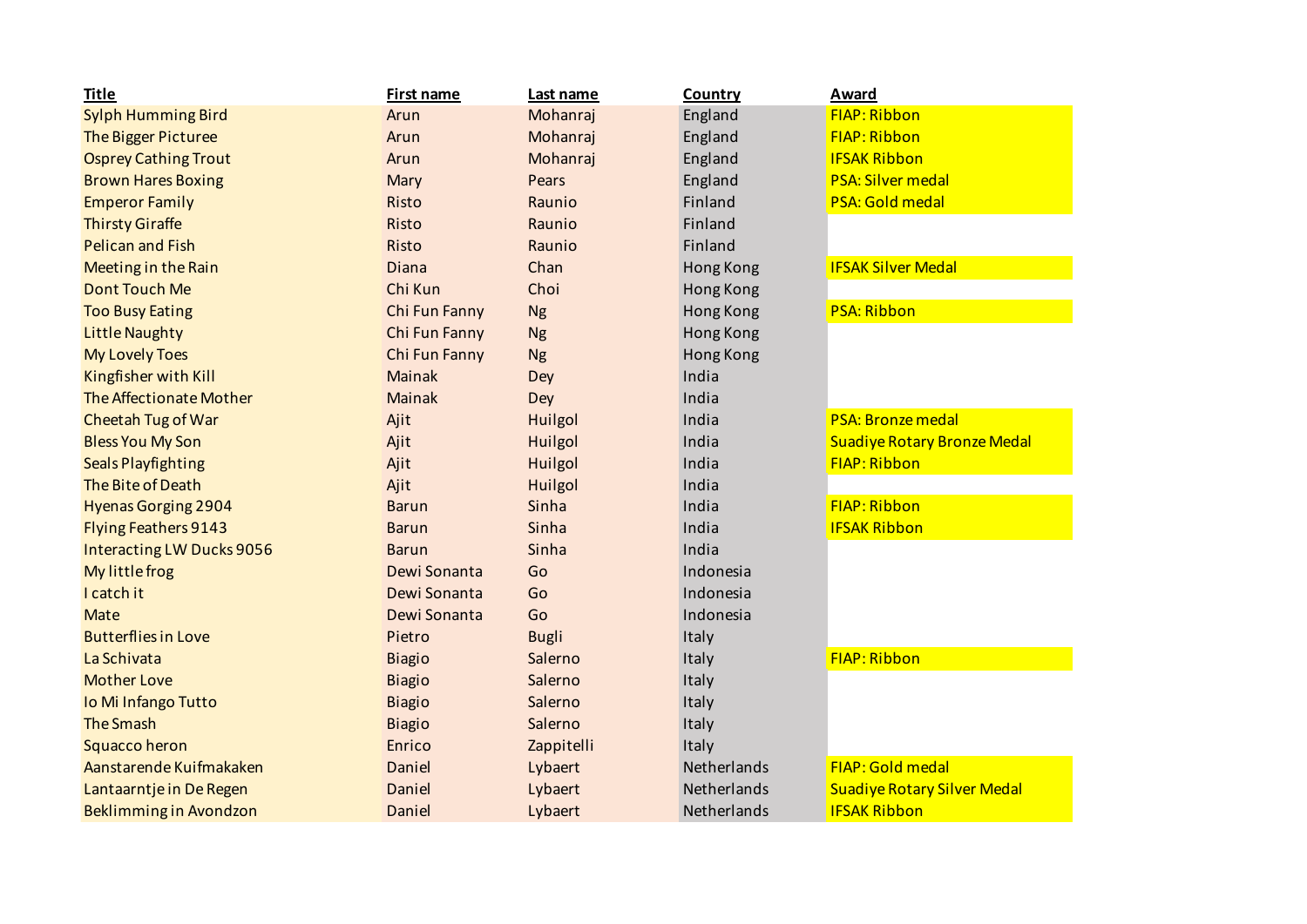| <b>Title</b>               | First name        | Last name         | <b>Country</b>       | <b>Award</b>                     |
|----------------------------|-------------------|-------------------|----------------------|----------------------------------|
| Lizards1                   | Michael           | Seah              | Singapore            |                                  |
| <b>Monkeys</b>             | Michael           | Seah              | Singapore            |                                  |
| Window                     | <b>Pedro Luis</b> | Ajuriaguerra Saiz | Spain                |                                  |
| The Tightrope Dragonfly    | Pedro Luis        | Ajuriaguerra Saiz | Spain                |                                  |
| Look For01012              | <b>Chin Tzu</b>   | Weng              | Taiwan               | <b>PSA: Ribbon</b>               |
| Spider Family01013         | Chin Tzu          | Weng              | Taiwan               | <b>PSA: Ribbon</b>               |
| Love with Heart01014       | Chin Tzu          | Weng              | Taiwan               |                                  |
| Büyük Göç                  | Elif              | Arici             | Turkey               |                                  |
| <b>Ruktr-032</b>           | Ramazan Ünver     | Kaya              | Turkey               | <b>PSA: Ribbon</b>               |
| <b>Ruktr-033</b>           | Ramazan Ünver     | Kaya              | Turkey               |                                  |
| YELKEN KAYALARI            | Faruk             | Konyalı           | Turkey               |                                  |
| Solucanliibibik            | <b>Filiz</b>      | Köprülü           | Turkey               |                                  |
| Ehlikeyf                   | Fatma             | Salt              | Turkey               | <b>FIAP: Ribbon</b>              |
| <b>Maymunca</b>            | Fatma             | Salt              | Turkey               |                                  |
| Mantis7                    | Özgür             | Seçmen            | Turkey               |                                  |
| Cicegi Yemek               | Selma             | Seyitdanlioglu    | Turkey               | <b>PSA: Ribbon</b>               |
| <b>Tiny Frog</b>           | Selma             | Seyitdanlioglu    | Turkey               |                                  |
| <b>Baby Zebra</b>          | <b>Nevra</b>      | Topalismailoğlu   | Turkey               |                                  |
| <b>Nesimachus</b>          | <b>Erdem Arif</b> | Yigit             | Turkey               |                                  |
| Mantid 123                 | <b>Erdem Arif</b> | Yigit             | Turkey               |                                  |
| Evening in the Kappadocia  | Mete              | Yurdaün           | Turkey               |                                  |
| Dragonfly                  | Oleg              | Zhylin            | Ukraine              |                                  |
| Howdy                      | Richard           | <b>Bailey</b>     | <b>United States</b> | <b>IFSAK Bronze Medal</b>        |
| Zebras Drinking Water24    | <b>Bob</b>        | Chiu              | <b>United States</b> | <b>IFSAK Ribbon</b>              |
| <b>Love Forever</b>        | Pamela            | Liu               | <b>United States</b> | <b>Suadiye Rotary Gold Medal</b> |
| <b>Starting the Family</b> | Pamela            | Liu               | <b>United States</b> |                                  |
| <b>Touch Down</b>          | Pamela            | Liu               | <b>United States</b> |                                  |
| <b>Flower Head 2</b>       | Pamela            | Liu               | <b>United States</b> |                                  |
| <b>Catch It</b>            | Minh              | <b>Nguyen</b>     | <b>United States</b> |                                  |
| I Got Fish                 | Minh              | <b>Nguyen</b>     | <b>United States</b> |                                  |
| <b>Frogs Intimacy</b>      | Trudy             | Runyan            | <b>United States</b> |                                  |